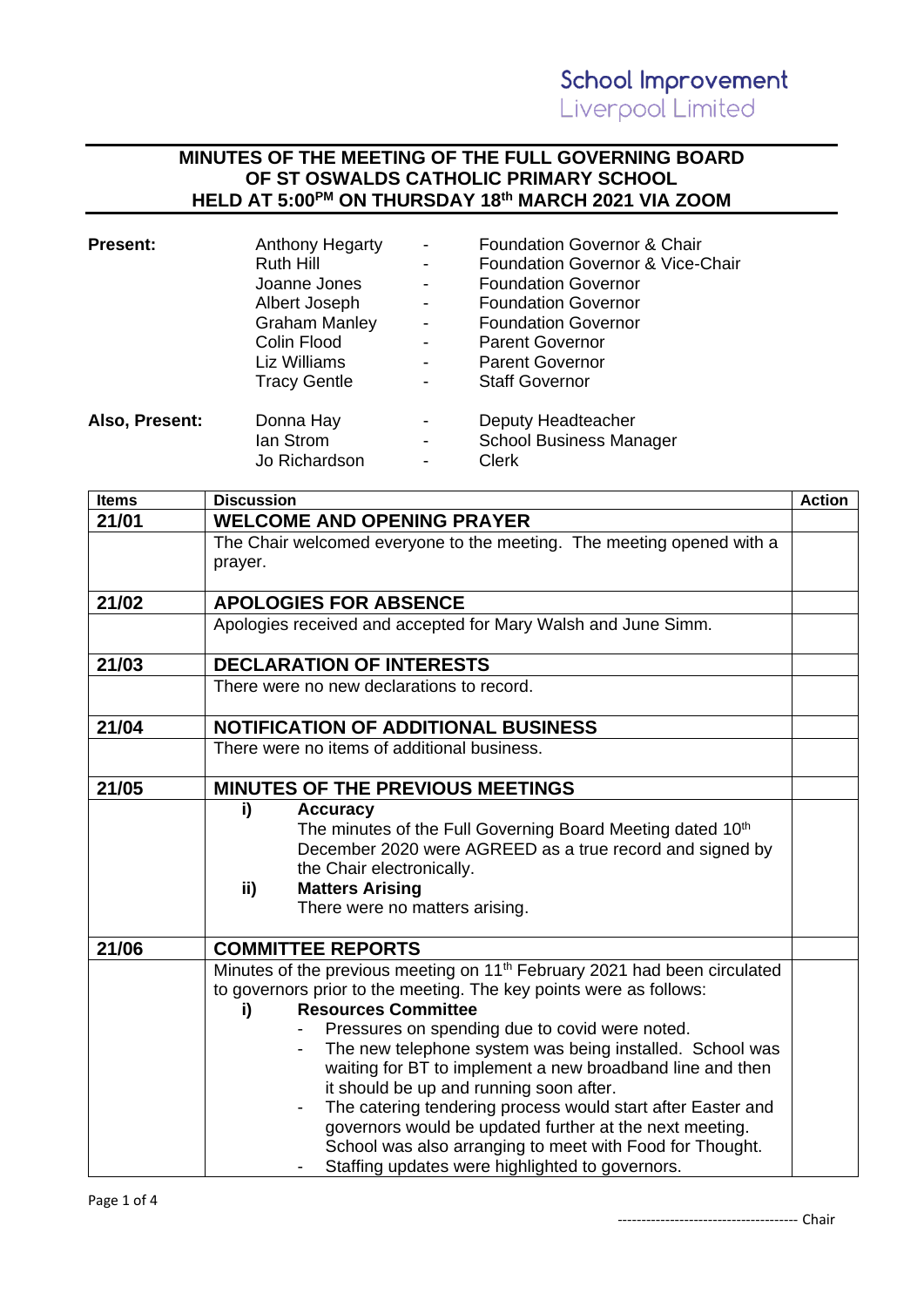## School Improvement<br>Liverpool Limited

| 21/07 |       | <b>FINANCE UPDATE</b>                                                     |           |
|-------|-------|---------------------------------------------------------------------------|-----------|
|       |       | I Strom provided an update for governors. The Key points were as follows: |           |
|       | i)    | The Budget Report had been uploaded to GovernorHub.                       |           |
|       | ii)   | The 3-Year Plan was shared with governors.                                |           |
|       | iii)  | The staffing currently on roll had been included in the report. It        |           |
|       |       | was noted agency costs were quite high, although this                     |           |
|       |       | expenditure allowed for an element of flexibility.                        |           |
|       | iv)   | Positive balances were predicted in Year 2.                               |           |
|       |       |                                                                           |           |
|       | V)    | A discussion ensued around pupil numbers. It was noted pupil              |           |
|       |       | numbers had reduced city wide. Nursery was currently full and             |           |
|       |       | additional funding was expected with the increase in numbers.             |           |
|       |       | Reception places would be offered early April and preliminary             |           |
|       |       | numbers were looking positive. The negative impact to St                  |           |
|       |       | Oswald's of St Edwards' recruitment to extended classes was               |           |
|       |       | also noted.                                                               | <b>IS</b> |
|       | vi)   | Photocopying contract would be reviewed at the next meeting.              |           |
|       | vii)  | Staffing costs in future years was highlighted. It was noted that         |           |
|       |       | as staff left, they were not always replaced or were replaced at          |           |
|       |       | a lower grade.                                                            | All       |
|       | viii) | The Schools Financial Value Standard and the Best Value                   |           |
|       |       | Statement had been shared with governors prior to the meeting.            |           |
|       |       | Governors were asked to review both documents and raise any               |           |
|       |       | questions.                                                                |           |
|       |       |                                                                           |           |
|       |       | Governors thanked Ian for his report.                                     |           |
|       |       |                                                                           |           |
| 21/08 |       | <b>HEADTEACHER REPORT</b>                                                 |           |
|       |       |                                                                           |           |
|       |       |                                                                           |           |
|       |       | The Headteacher report had been shared with governors prior to the        |           |
|       |       | meeting. D Hay provided a summary as follows:                             |           |
|       | i)    | No's on role 624. At the time of the January census numbers               |           |
|       |       | on roll were 614. Reception had 72 children.                              |           |
|       | ii)   | 28 children had joined since September with the majority being            |           |
|       |       | EAL. There was now a total of 97 EAL children on roll. EAL                |           |
|       |       | strategies and interventions were being implemented together              |           |
|       |       | with a strategy document.                                                 |           |
|       | iii)  | 11 children had left since September and the reasons were                 |           |
|       |       | explained.                                                                |           |
|       | iv)   | There were 9 children with an EHCP. It was noted this brought             |           |
|       |       | additional demands on staff.                                              |           |
|       | V)    | SEND children totalled 19%.                                               |           |
|       | vi)   | PP children totalled 238 which was 38.1%. This was a large                |           |
|       |       | increase on previous data and was a direct result of families             |           |
|       |       | being forced to apply for FSM vouchers due to lockdown.                   |           |
|       | vii)  | Secondary School allocations were highlighted. All children had           |           |
|       |       | applied.                                                                  |           |
|       | viii) | Reception children application totalled 93 with 66 being 1 <sup>st</sup>  |           |
|       |       | choice.                                                                   |           |
|       |       | Staffing and welfare highlighted there had been many                      |           |
|       | ix)   |                                                                           |           |
|       |       | challenges during covid and the hard work and commitment of               |           |
|       |       | staff had been very much appreciated. Remote learning had                 |           |
|       |       | been very successful, and children had been provided with a               |           |
|       |       | broad and balanced remote education. School was extremely                 |           |
|       |       | grateful and proud of every single member of the school<br>community.     |           |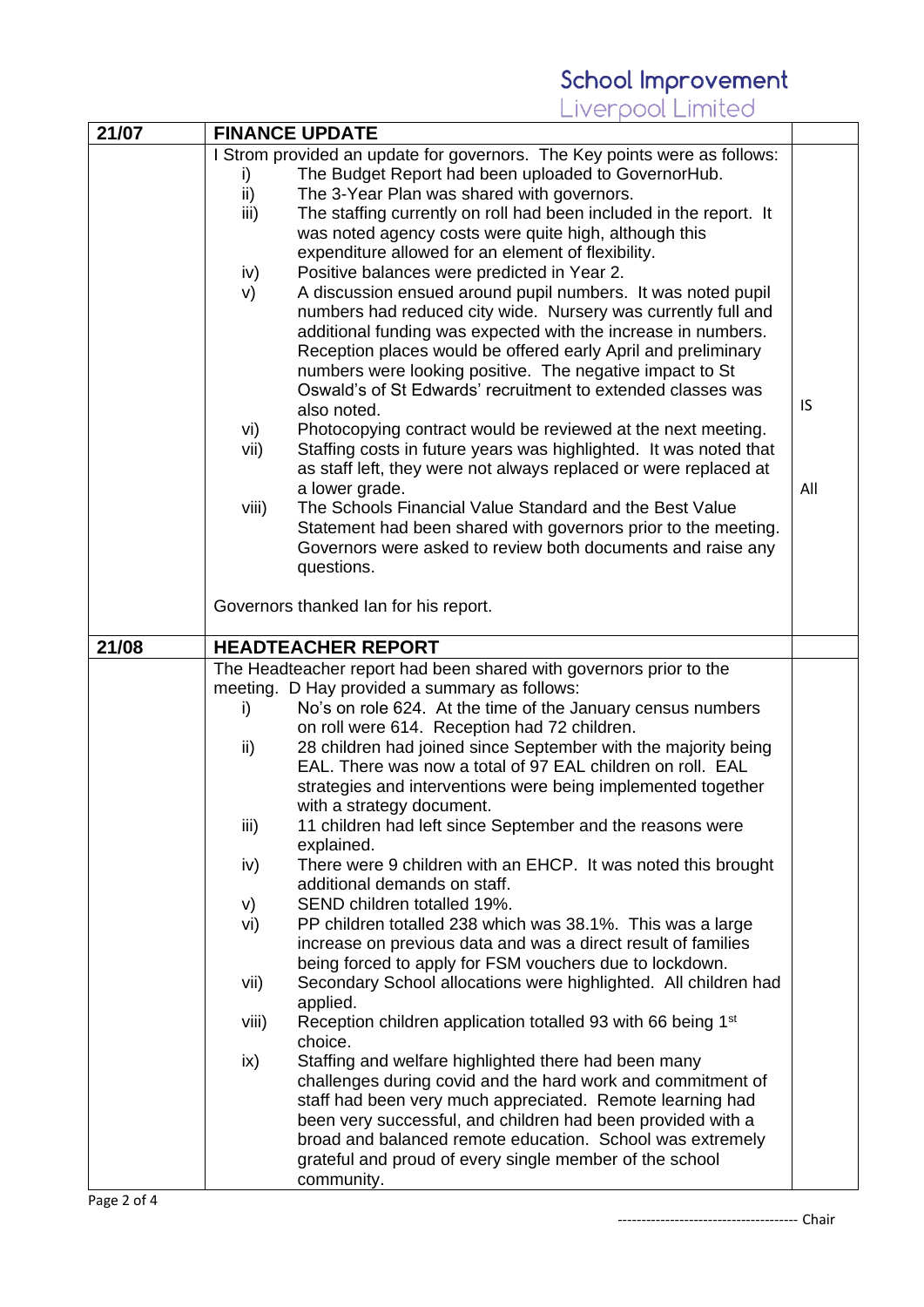## School Improvement<br>Liverpool Limited

|       | x)           | The Resources Committee had approved staff changes in line                                                                        |           |
|-------|--------------|-----------------------------------------------------------------------------------------------------------------------------------|-----------|
|       |              | with shielding guidance and appointed a new staff member to                                                                       |           |
|       |              | the Safeguarding and Mental Health Support Team.                                                                                  |           |
|       | xi)          | The school's key focus following the children's return to school                                                                  |           |
|       |              | on 8 <sup>th</sup> March had been to prioritise mental health and wellbeing.                                                      |           |
|       | xii)         | PE & Sports had played a key role during lockdown to keep                                                                         |           |
|       |              | children active and positive. Each year group had incorporated                                                                    |           |
|       |              | at least 2 PE sessions per week within the remote learning                                                                        |           |
|       |              | provision.                                                                                                                        |           |
|       | xiii)        | Each year group had also taken part in mindful sessions and                                                                       |           |
|       |              | yoga had supported this.                                                                                                          |           |
|       | xiv)         | Performance management had not had any 1:1 meetings. Staff                                                                        |           |
|       |              | targets were being actioned every day and it was felt important                                                                   |           |
|       |              | not to put extra pressures on staff. Once school resumed after                                                                    |           |
|       |              | Easter individual meetings staff would give the opportunity to                                                                    |           |
|       |              | discuss their performance.                                                                                                        |           |
|       | XV)          | The 175 Audit was in the process of being completed and would                                                                     |           |
|       |              | be shared with governors, together with any actions.                                                                              |           |
|       | xvi)         | The Termly Safeguarding Report was shared with governors.                                                                         | <b>MW</b> |
|       |              |                                                                                                                                   |           |
|       | xvii)        | A governor complemented staff on the good levels of                                                                               |           |
|       |              | communication with parents and the school's approach to                                                                           |           |
|       |              | teaching and learning.                                                                                                            |           |
|       | xviii)       | A governor commented that school had given so much to                                                                             |           |
|       |              | support the parents and wished to thank staff for all they had                                                                    |           |
|       |              | done.                                                                                                                             |           |
|       |              | Governors thanked Mary and all the staff for the work they were doing, they                                                       |           |
|       |              | had done exceptionally well in such challenging times and it was very much                                                        |           |
|       | appreciated. |                                                                                                                                   |           |
|       |              |                                                                                                                                   |           |
|       |              |                                                                                                                                   |           |
| 21/09 |              | <b>RE &amp; CATHOLIC LIFE REPORT</b>                                                                                              |           |
|       |              |                                                                                                                                   |           |
|       |              | The RE & Catholic Life Report had been shared with governors prior to the                                                         |           |
|       |              | meeting. The key points were as follows:                                                                                          |           |
|       | i)           | Teaching in class bubbles and remote learning had continued                                                                       |           |
|       |              | throughout lockdown.                                                                                                              |           |
|       | ii)          | Pre-recorded sessions had been available on Google                                                                                |           |
|       |              | Classroom and uploaded to the website. Paper packs were                                                                           |           |
|       |              | also made available by the Archdiocese.                                                                                           |           |
|       | iii)         | Sacramental preparation had proved quite challenging, and                                                                         |           |
|       |              | school were liaising with Father Liam, families had raised                                                                        |           |
|       |              | concerns with Father about the late notice for Holy Communion                                                                     |           |
|       |              | and the decisions Father had taken around the ceremony.                                                                           |           |
|       |              | Father Liam was meeting with families via Zoom to come to a                                                                       |           |
|       |              | compromise.                                                                                                                       |           |
|       | iv)          | Each class would be doing their own reflective worship for                                                                        |           |
|       |              | Easter and they would be put together as a whole school                                                                           |           |
|       |              | worship and uploaded to the website as a whole school Stations                                                                    |           |
|       |              | of the Cross reflection                                                                                                           |           |
|       | V)           | School had also planned a covid-19 prayer and reflection day.                                                                     |           |
|       |              |                                                                                                                                   |           |
| 21/10 |              | <b>BUILDING PROJECT</b>                                                                                                           |           |
|       |              | Plans and information had been shared with governors prior to the meeting<br>I Strom provided an update for governors as follows: |           |